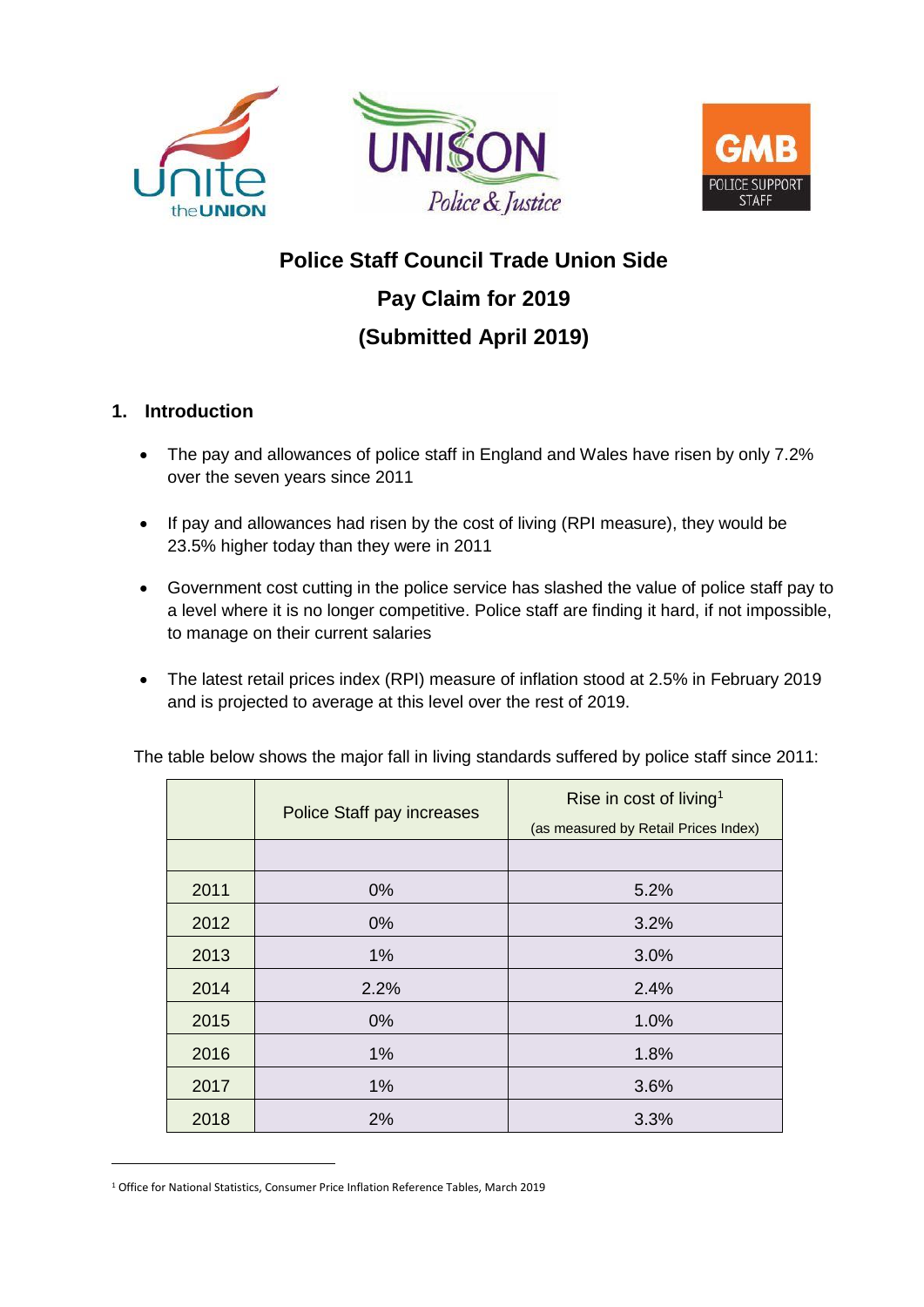While the value of total police staff pay rises over the last eight years has been 7.2%, the cost of living has risen by 23.5%.

These statistics open the PSC Trade Union Side's pay claim for police staff members for 2019.

As we remarked in our 2018 pay claim, Part 2 of the Police Staff Council Pay and Reward Review, which is now underway, will look at how police staff basic pay is determined, including the role of job evaluation and force pay grading schemes, but the Review is unlikely to be concluded during the 2019/20 pay year.

# **2. Synopsis**

This claim is split into the following sections:

- Executive Summary
- Pay Movements Elsewhere in the Public Sector
- Pay Movements Elsewhere in the Economy
- Addressing Low Pay in the Police Service
- Police Service Funding
- A Fair Deal for Police Staff Apprentices
- Conclusion

#### **3. Executive Summary**

#### **3.1 Headline Claim**

The Police Staff Council Trade Union Side submits the following pay claim on behalf of our police staff members in England and Wales to take effect from 1 September 2019:

- **One year claim**
- **5% increase on all pay points**
- **5% increase on standby allowance**
- **The deletion of pay points 7 & 8**
- **An additional two days on the minimum annual leave entitlement in the Police Staff Council Handbook, to provide 25 days annual leave on appointment and 30 days leave after 5 years service**
- **Support and encouragement from the Police Staff Council for police forces to sign up to the 'Dying to Work' Charter which provides for a compassionate approach to staff who have been diagnosed with a terminal illness**

A table is attached at Appendix A setting out the impact of this claim on the existing PSC pay spine.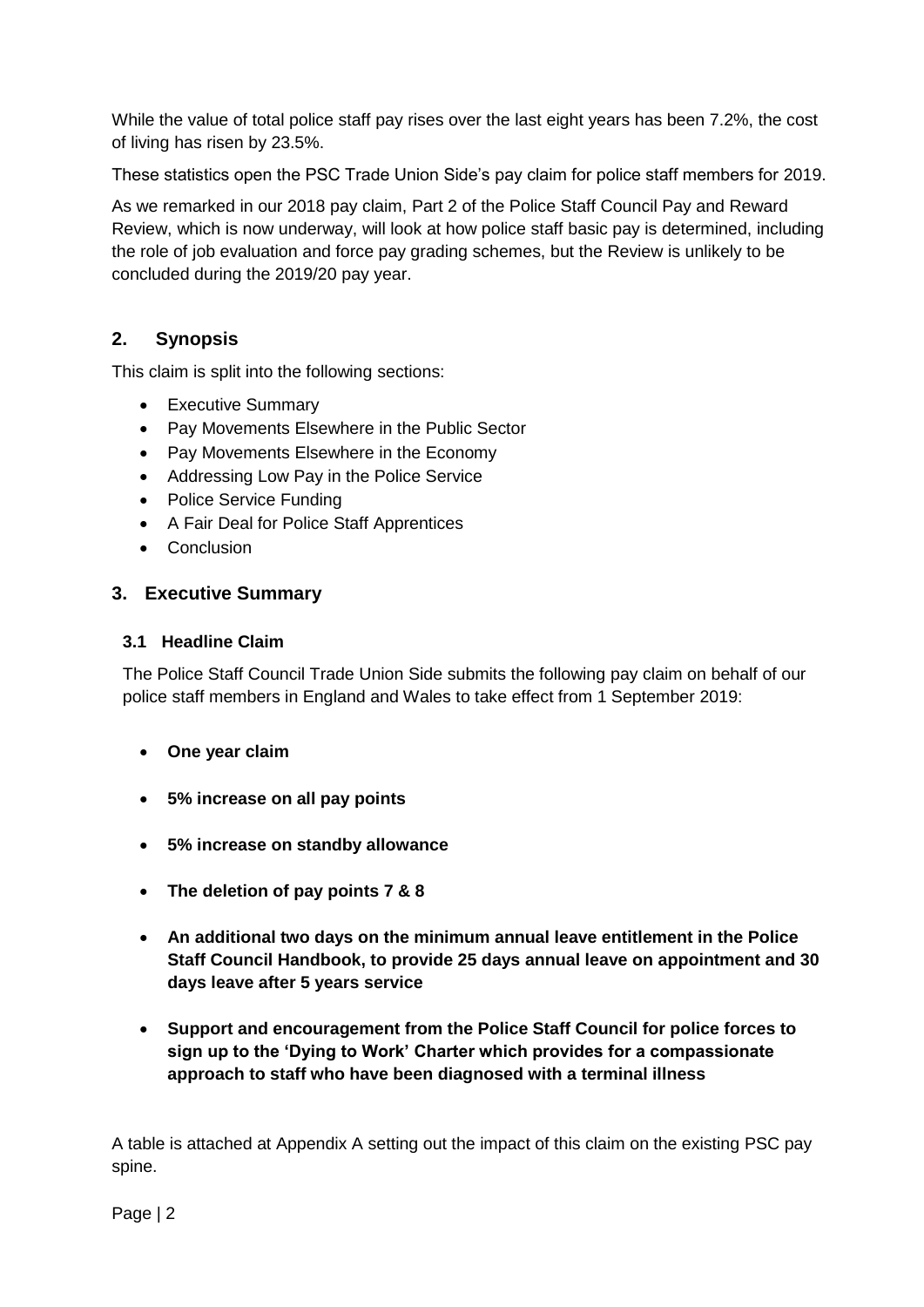#### **3.2 PSC Pay Determination Factors**

The Police Staff Council Handbook sets out the following five factors to which the negotiators must have regard when negotiating PSC pay awards. They do not constitute a rigid formula, but they are significant reference points for any pay claim, and the pay award negotiations which will follow.

The current values attaching to the factors, at the time of submitting this claim, are:

| • pay movements elsewhere in the public sector: | $2.0\%$              |
|-------------------------------------------------|----------------------|
| • pay movements elsewhere in the economy:       | $2.8\%$              |
| • movements in the retail prices index (RPI):   | $2.5 \%$             |
| • recruitment and retention factors:            | no measure available |
| • police service funding                        | 7.2%                 |

Police staff take a keen interest in comparator pay awards across the whole economy when taking into account the continuing pressure on the value of their salaries due to the sharp rise in the retail prices index of inflation since the start of 2017. The Trade Union Side wishes to emphasize the need for the eventual pay award this year to recognise the substantial increases in inflation since 2015, and their detrimental impact on our members' spending power.

The rise in inflation is accompanied this year by the second year of real increase in police funding. As set out in the Provisional Police Funding Settlement 2019-20 published on 13 December 2018 the Home Office confirmed that there would be:

- an increase of £161 million in police grant for the forthcoming year and
- permission for PCCs in England to increase their police precept level for a typical (Band D) household by a maximum of £2 a month without holding a local referendum. All Police and Crime Commissioners, as far as the Trade Union Side, is aware have taken advantage of these new rules allowing for an increase of £24/year per household in precept for the 2019/20 funding year.

As a result of these commitments/permissions the total increase in police funding for the coming year is 7.2%

At the time of writing, the Police Staff Council has no measure available in respect of recruitment and retention issues in forces in England and Wales.

#### **3.3 Explanation of Claim**

• The claim for a headline increase in all PSC pay points of 5% is justified in relation to the current RPI inflation rate of 2.5% and the necessary process of catching up with inflation over the last 8 years. Police staff salaries are down 23.5% on what they would have been today, had they kept up with inflation.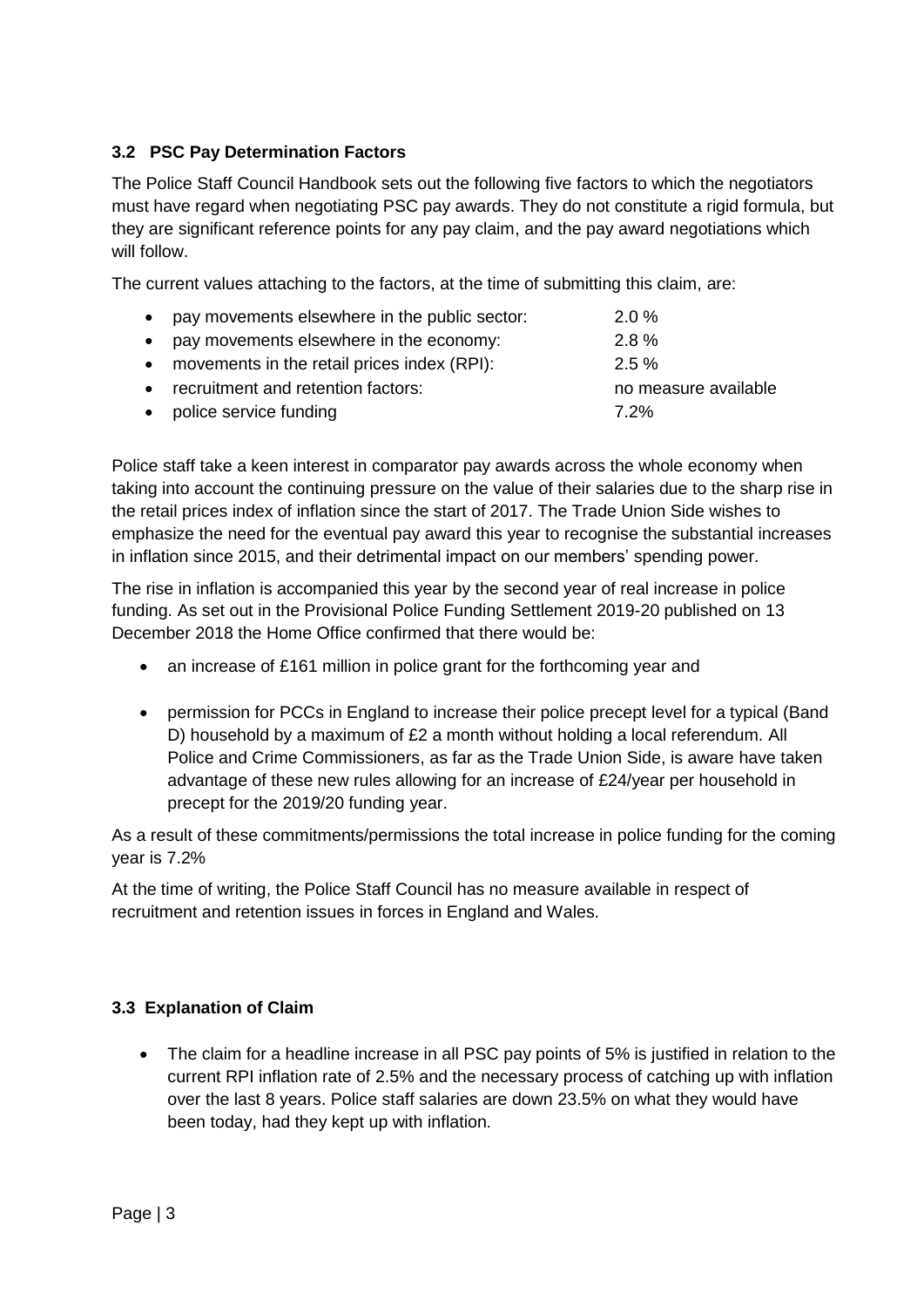- The lowest two pay points on the PSC pay spine are currently £17,262 and £17,676. These rates do not compare favourably with the lowest pay points in Police Scotland and in the NHS. If the police service does not address these shortfalls, salaries for the most junior police staff posts will become increasingly uncompetitive.
- In 2017 the Trade Union Side welcomed the increase in minimum annual leave entitlement from 22 to 23 days as part of the agreement to the 2017 Police Staff Council Handbook. We subsequently sought an additional day on the minimum leave entitlements as part of our 2018 claim. Although the Employers Side committed to discuss this element of last year's claim as part of the PSC Pay and Reward Review, this commitment has unfortunately not been translated into action. The Trade Union Side, and our members, remain acutely aware of the on-going differentials in police staff annual leave entitlement across different forces. We therefore seek to continue the work we have begun to reduce these differentials by increasing the minimum annual leave entitlement in the Police Staff Council Handbook of police staff from 23 to 25 days per annum on appointment, and from 28 to 30 days after 5 years service.

# **4. Pay Movements Elsewhere in the Public Sector and Elsewhere in the Economy**

Pay settlements in the public sector are running at 2.0%. Private sector awards stand at 2.8%. Private sector awards have been running far in advance of the public sector since 2010.

When the public sector pay freeze was in place for the 2011 and 2012 pay years, average private sector pay rises were running at 2.5% and, over the period of the subsequent 1% cap, the private sector has seen pay awards at least double those in the public sector. This pattern has changed only recently, with the official ending of the public sector pay cap resulting in average public pay settlements rising to 2%.

The table below shows that pay settlements over the last year across the economy have been running at 2.8%, which stands in contrast to the most recent Police Staff settlement of 2%.

| <b>Sector</b>                                                      | Average pay<br>settlements |  |  |
|--------------------------------------------------------------------|----------------------------|--|--|
| <b>Across economy</b>                                              | 2.8%                       |  |  |
|                                                                    |                            |  |  |
| <b>Private sector</b>                                              | 2.8%                       |  |  |
| <b>Public sector</b>                                               | 2.0%                       |  |  |
| Not for profit                                                     | 2.5%                       |  |  |
| Source: Labour Research Department, settlements year to March 2019 |                            |  |  |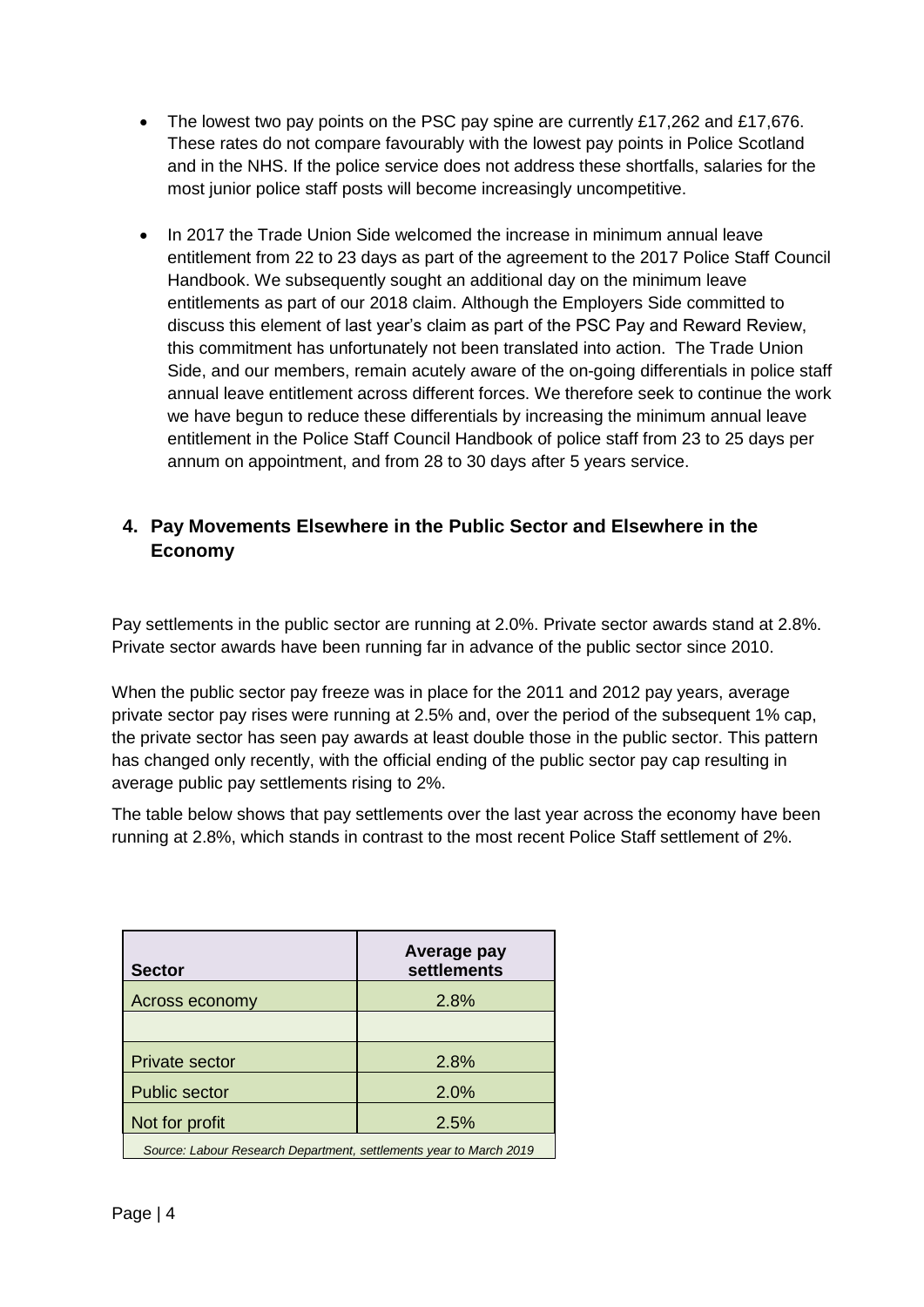A longer term perspective, shown in the table below, reflects the huge cumulative impact of police staff pay settlements lagging behind average pay settlements across the economy since 2011.

| Year | <b>Average pay settlements</b> | <b>Police Staff pay increases</b> |  |
|------|--------------------------------|-----------------------------------|--|
|      |                                |                                   |  |
| 2011 | 2.5%                           | 0%                                |  |
| 2012 | 2.5%                           | 0%                                |  |
| 2013 | 2.5%                           | 1%                                |  |
| 2014 | 2.5%                           | 2.2%                              |  |
| 2015 | 2.2%                           | 0%                                |  |
| 2016 | 2.0%                           | 1%                                |  |
| 2017 | 2.0%                           | 1%                                |  |
| 2018 | 2.5%                           | 2%                                |  |

The Labour Research Department has published the following average earnings growth figures for the whole economy:

- In the year to January 2019, average weekly earnings for the whole economy, excluding bonuses, provisionally increased by 3.5% - up from revised increase of 3.4% for December.
- Growth in the January headline rate (the latest three-month average) for regular pay, excluding bonuses, was 3.4% - the same as for December and November, according to the Office for National Statistics.
- In the private sector as a whole, growth was unchanged at 3.5%.

### **5. Movements in the Retail Prices Index**

As the following tables show, the value of police staff salaries has fallen drastically over the last seven years. Inflation has picked up considerably over the last 18 months, making police staff pay ever more uncompetitive in the market place.

The most accurate indicator of changes in the cost of living facing workers is the Retail Prices Index (RPI). The Police Staff Council pay determination factors recognise this.

Over 2010 and 2011, RPI inflation centred on the 5% mark, before a decline saw the rate cluster around 3% during most of the three years between 2012 and 2014. Inflation then went into a further slide, with RPI around 1% over most of 2015. However, inflation began to rise again over 2016 and escalated sharply throughout 2017, taking the April 2018 RPI figure to 3.4% where it has remained up to and including the June 2018 RPI figure.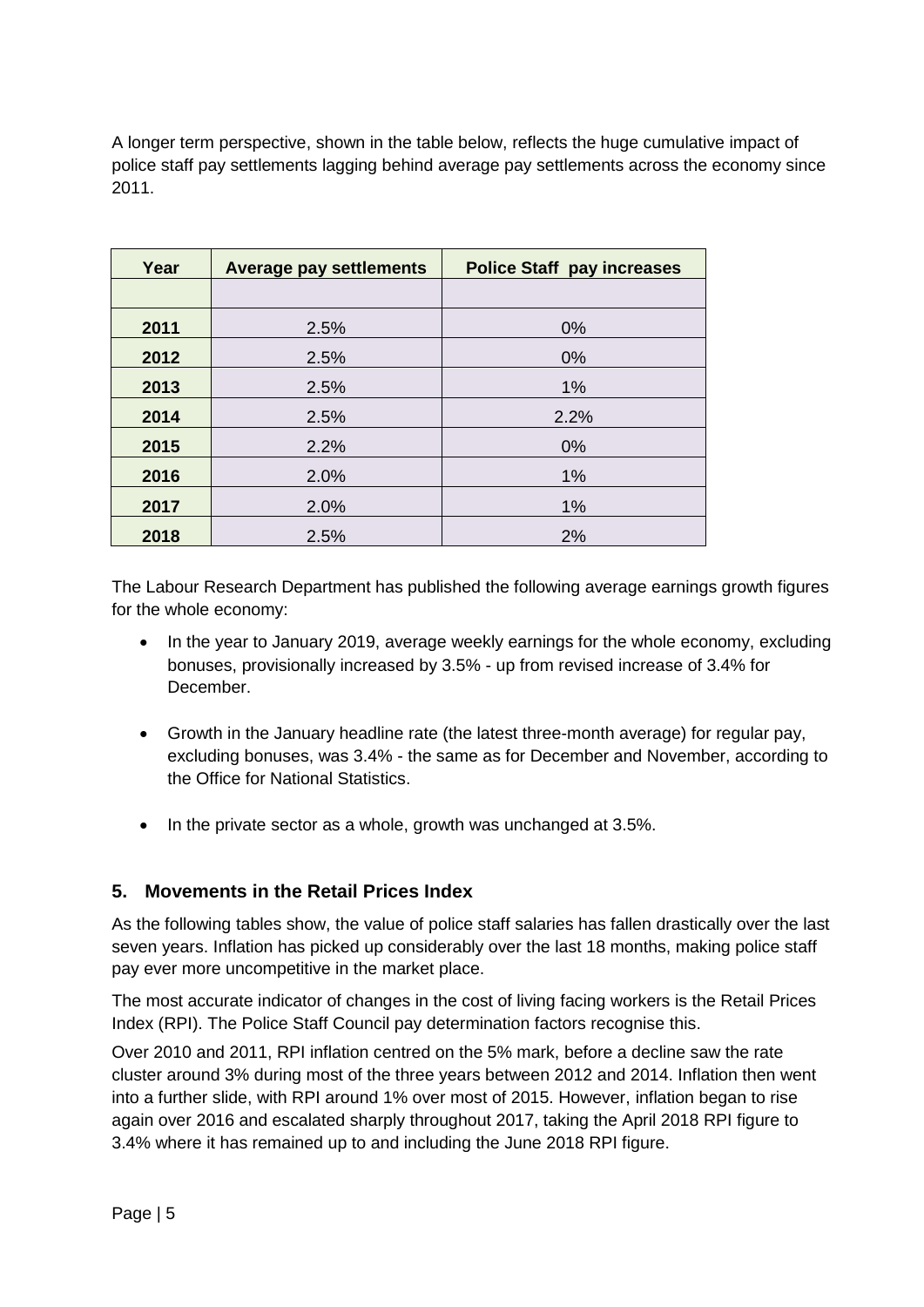#### **6.1 RPI inflation Rate**

The retail prices index of inflation was 2.5% in February 2019.

#### **6.2 Inflation Forecast**

The Treasury average of independent forecasts predicts that RPI inflation will average 2.8% over 2019 and remain at 3.2% in every following year until 2023, as shown in the graph below. These annual rates show the level of pay rises which would be needed for police staff salaries just to maintain their current value up to 2023.



Source: HM Treasury, Forecasts for the UK Economy, February 2019

### **5.3Relationship between RPI and PSC Pay Awards (2011 – 2018)**

The following table shows the relationship between the PSC pay award and RPI inflation since 2011. RPI inflation is shown in green, the PSC pay award in blue and the disparity between the two in purple.

With the exception of the 2014 award, when the purple trend line climbs above 0% for the one and only time in seven years, the PSC pay award has always been lower than RPI inflation.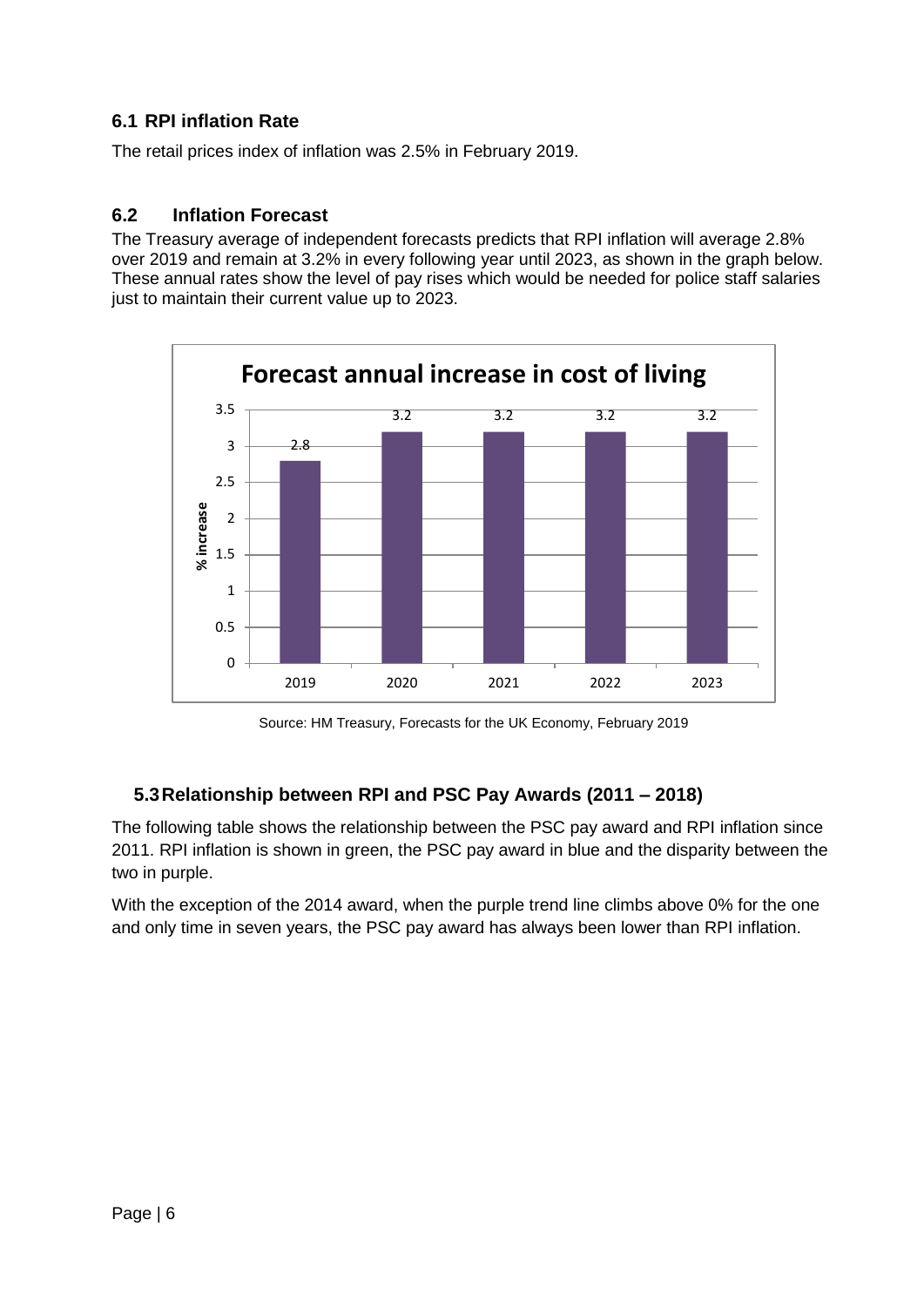

# **7. Addressing Low Pay in the Police Service**

The Trade Union Side acknowledges the progress which was made in the 2017 pay award on low pay with the deletion of PSC pay points 4 and 5 and the subsequent deletion of pay point 6 as part of the 2018 pay award.

These positive developments mean that the lowest PSC pay point has pulled clear of the government national minimum wage figure of £8.21/hour, or £15,839 per annum calculated on the PSC 37 hour week.

PSC pay point 7 now stands at £17,262 per annum, or £8.94/hour, but although this salary is now clear of the national minimum wage, the PSC cannot sit on its laurels. The following evidence supports the Trade Union Side's claim for PSC pay points 7 and 8 to be deleted with effect from 1 April 2019.

### **7.1 Living Wage**

The Living Wage, set by the Living Wage Foundation, has become a standard benchmark for the minimum needed for low-paid staff to have a "basic, but acceptable" standard of living.

Police forces are now competing in a labour market where the Living Wage of £9.00 an hour outside London and £10.55 an hour in London has become an increasingly common minimum point in the pay scale.

Studies supported by Barclays Bank have shown that Living Wage employers report an increase in productivity, a reduction in staff turnover / absenteeism rates and improvements in their public reputation.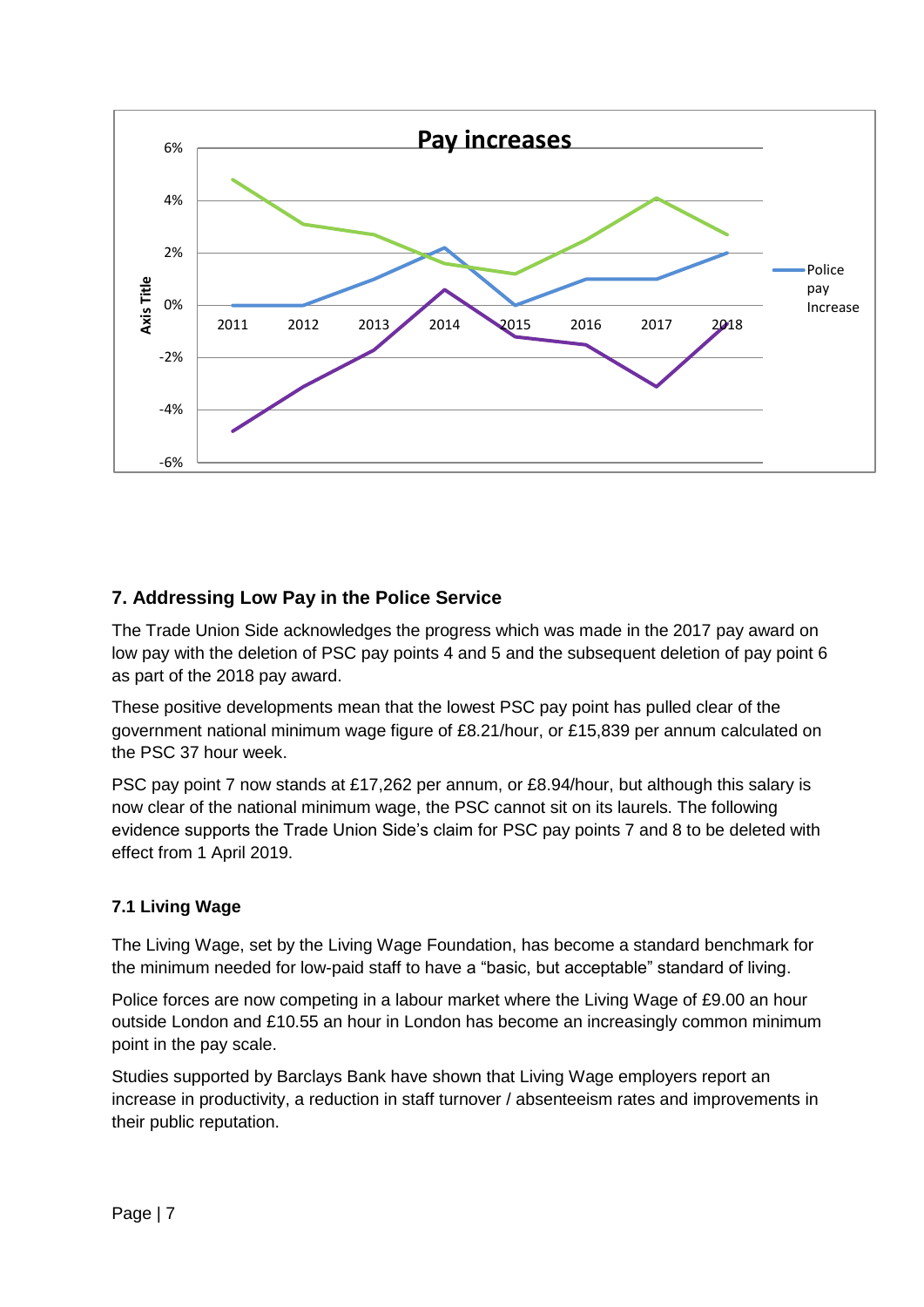Consequently, there are now over 3,500 employers accredited as Living Wage employers by the Living Wage Foundation, including some of the largest private companies in the UK, such as Barclays, HSBC, IKEA and Lidl.

The following ten police forces in England and Wales have, to their credit, signed up already as Living Wage employers for their police staff workforces:

- Cheshire
- Cleveland
- Durham
- Greater Manchester
- Humberside
- Lancashire
- Northumbria
- Nottinghamshire
- West Midlands
- West Yorkshire

Research by the Living Wage Foundation has shown that employers paying the Living Wage experienced a range of benefits from increasing the wages of low-paid staff; most notably Living Wage accreditation has<sup>[2]</sup>:

- enhanced the organisation's reputation as an employer (86%)
- improved relations between staff and managers (58%)
- increased the commitment and motivation of Living Wage employees (57%)
- improved recruitment of employees into jobs covered by the Living Wage (53%)

### **7.2 Police Scotland Pay Rates**

The minimum pay point for police staff working for Police Scotland is £18,616 with effect from TBC, as a result of the implementation of the award which harmonised the pay and conditions of the former 8 Scottish forces. A copy of the new Police Scotland pay scale is attached to this claim as Appendix A.

In order to match the minimum pay point for police staff in Scotland, PSC pay points 7, 8, 9 & 10 would need to be removed with immediate effect in England and Wales.

### **7.3 Local Government NJC Pay Rates**

The lowest pay point on the NJC for Local Government pay scale is £17,364 with effect from 1 April 2019.

-

<sup>&</sup>lt;sup>[2]</sup> The proportion of employers supporting each finding is shown in brackets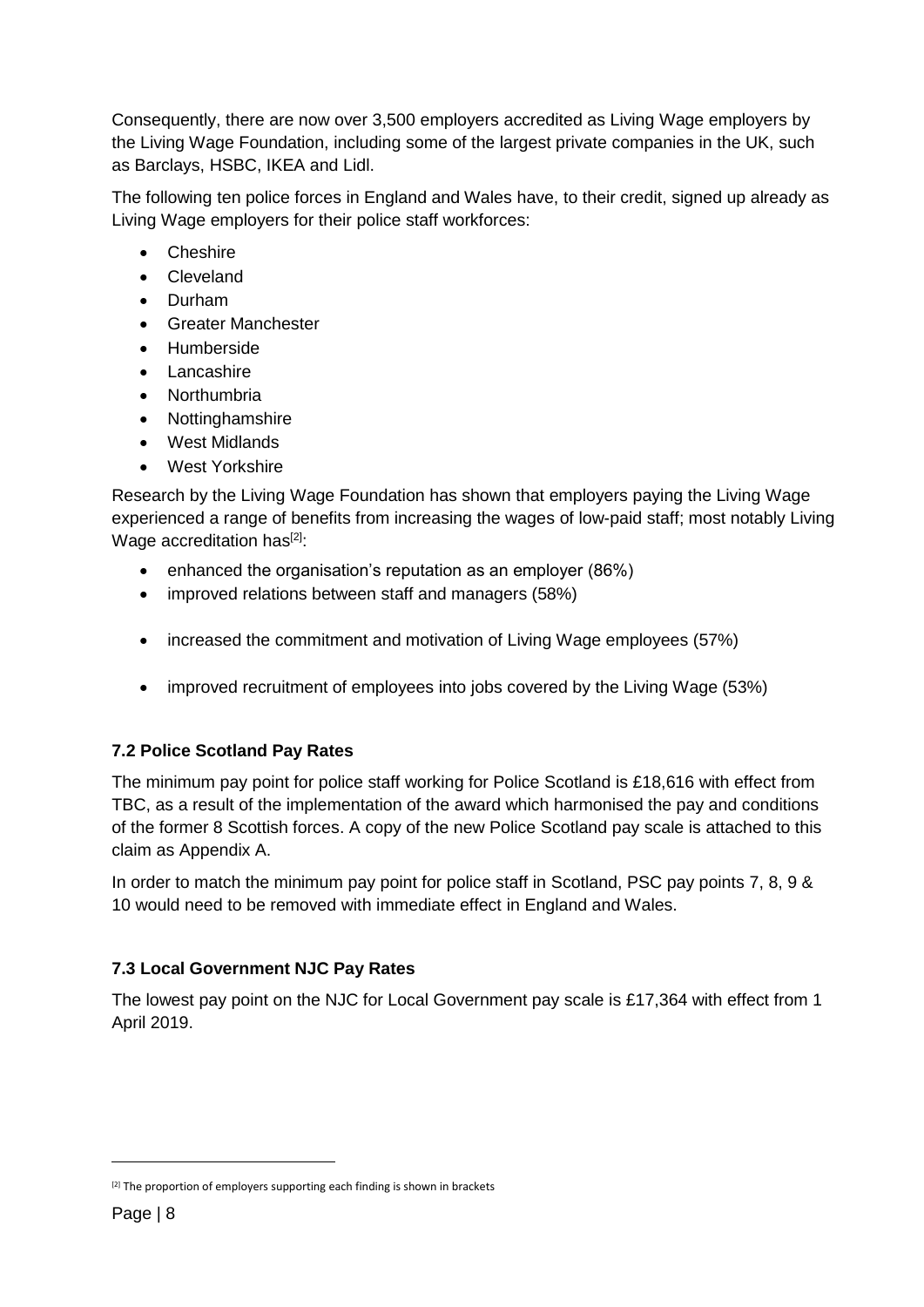#### **7.4 Health Service Pay Rates**

The lowest pay point on the Agenda for Change pay scale for Health Service workers is £18,005 with effect from 1 April 2019.

#### **7.5 The Cost of Resolving the Problem of Police Staff Low Pay**

Information collected for the PSC Pay and Reward Working Party, to support pay negotiations and the PSC Pay and Reward Review, shows that the number of police staff on PSC pay points 7 & 8 are very low in relation to the overall police staff workforce. There are:

- 262 police staff on pay point 7
- 162 police staff on pay point 8

The Trade Union Side therefore contends that the cost of resolving the low pay element of our claim this year is realistic, affordable and achievable.

The above data shows conclusively that police forces in England and Wales are at risk of falling behind other major public sector employers in relation to the salaries paid to the most junior staff in the service. To fix the problem and provide decent pay for the most junior police staff involves lifting only 422 police staff the few hundred pounds to place them on pay point 9 as the proposed new base point of the PSC pay spine.

### **8. Police Service Funding**

One of the PSC pay determination factors is the level of police funding for the pay year in question.

The table at Appendix C shows the increase in police funding between 2018/19 and 2019/20 for each police force in England and Wales. These are Home Office figures and form part of the Factsheet on Police Funding published in December 2018. They show an overall percentage increase in police funding for 2019/20 of 7.2%.

These funding figures take into account the increase in police grant as well as the increase in local police precept by Police and Crime Commissioners up to the new £24 limit without the need for a referendum. This is the biggest increase in police funding for many years and is a significant change in the PSC pay determination factors.

The Trade Union Side expects this major increase in police funding for this year to be reflected in the eventual police staff pay award for 2019.

#### **9. An Increase in Minimum Annual Leave Entitlement**

The Trade Union Side is aware of the continuing disparity in police staff annual leave entitlement across forces in England and Wales. There remain a small number of forces which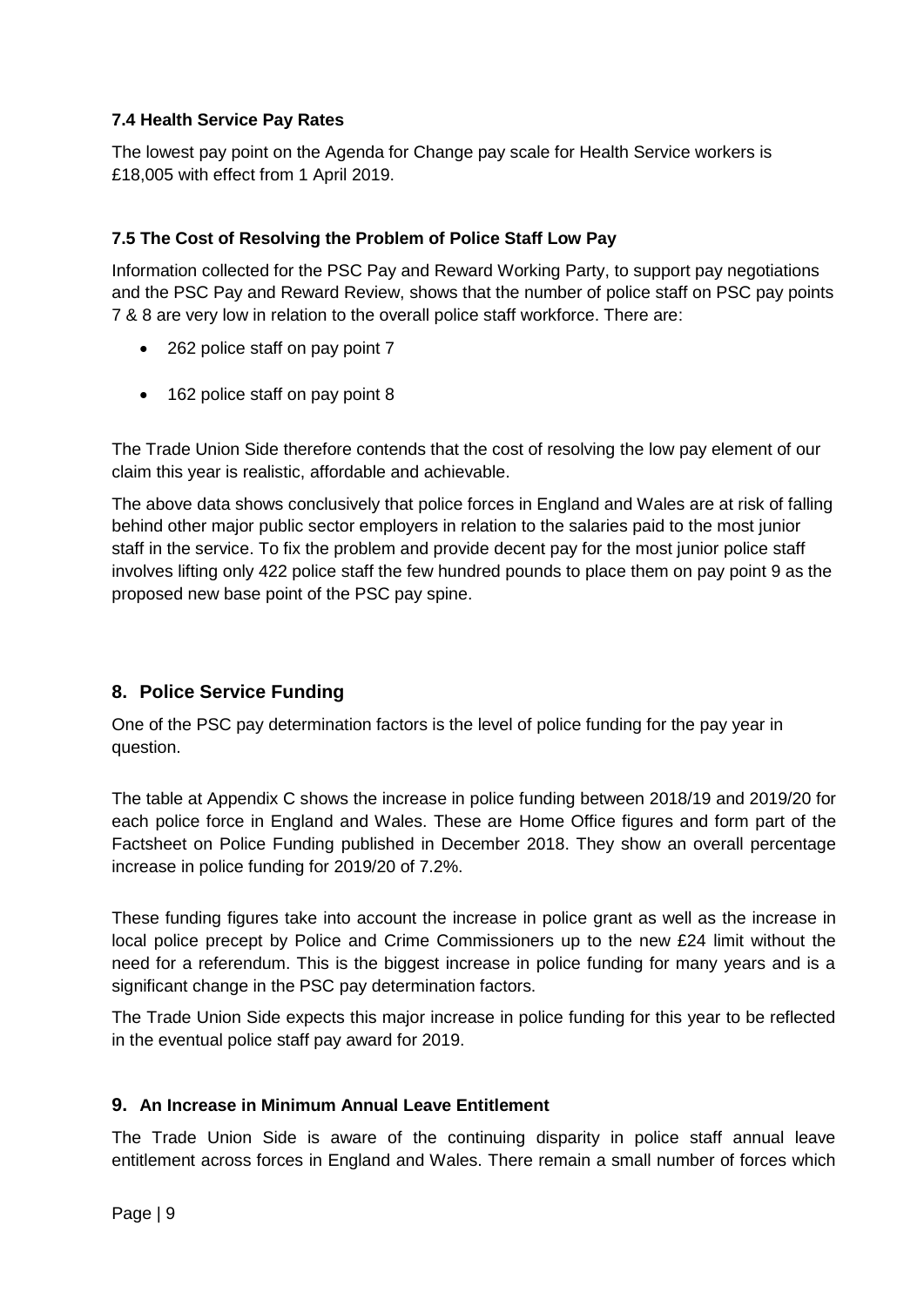provide only the bare minimum annual leave entitlement provided for by the PSC Handbook, namely 23 days on appointment and 28 days after 5 years service.

The majority of forces have improved on this basic entitlement and provide 24, or 25, days annual leave on appointment for their police staff. The Trade Union Side believes that police staff deserve a level playing field when it comes to annual leave, because working for the police service can be stressful and staff benefit from time away from work to allow for proper recreation and relaxation.

It is far from clear why certain forces are lagging behind and why they continue to apply lower levels of annual leave than in the majority of forces.

As part of the settlement of our 2018 pay claim, the Employers Side undertook to discuss annual leave entitlement as part of the PSC Pay and Reward Review Part 2. Unfortunately, there has been no initiative from the Employers to follow through on this undertaking. It is for this reason that we wish to reiterate our ambition to improve the minimum annual leave entitlement for police staff and also for this reason that we have upped our claim from one additional day to two additional days on the PSC Handbook minimum annual leave entitlement with effect from this year's pay anniversary date.

#### **10.Dying to Work Campaign**

Being told that you are to die as a result of a disease for which there is no cure or effective treatment and that you have only months, or at best a year or so, to live is a traumatic event and everyone will react differently.

Sometimes the nature of the illness is such that the person is unlikely to be able to work again. In other cases, a person may decide that they do not want to work anymore and would rather spend their remaining time with their family and friends, getting their affairs in order, or simply doing what they want. However, a lot of workers with a terminal diagnosis decide that they want to continue working as long as they can, either because they need the financial security or because they find that their work can be a helpful distraction from their illness. Whichever choice a person makes, they should be able to expect help and support from their employer. Unfortunately the experience of many workers is that their employer is either unsympathetic or puts up barriers to them continuing in work.

If a worker with a terminal illness loses their job they lose their income. They can also lose any death in service payments they have earned through a life-time of work but are only payable to those that die while still in employment.

The Dying to Work Charter sets out the following commitments:

- We recognise that terminal illness requires support and understanding and not additional and avoidable stress and worry.
- Terminally ill workers will be secure in the knowledge that we will support them following their diagnosis and we recognise that, safe and reasonable work can help maintain dignity, offer a valuable distraction and can be therapeutic in itself.
- We will provide our employees with the security of work, peace of mind and the right to choose the best course of action for themselves and their families which helps them through this challenging period with dignity and without undue financial loss.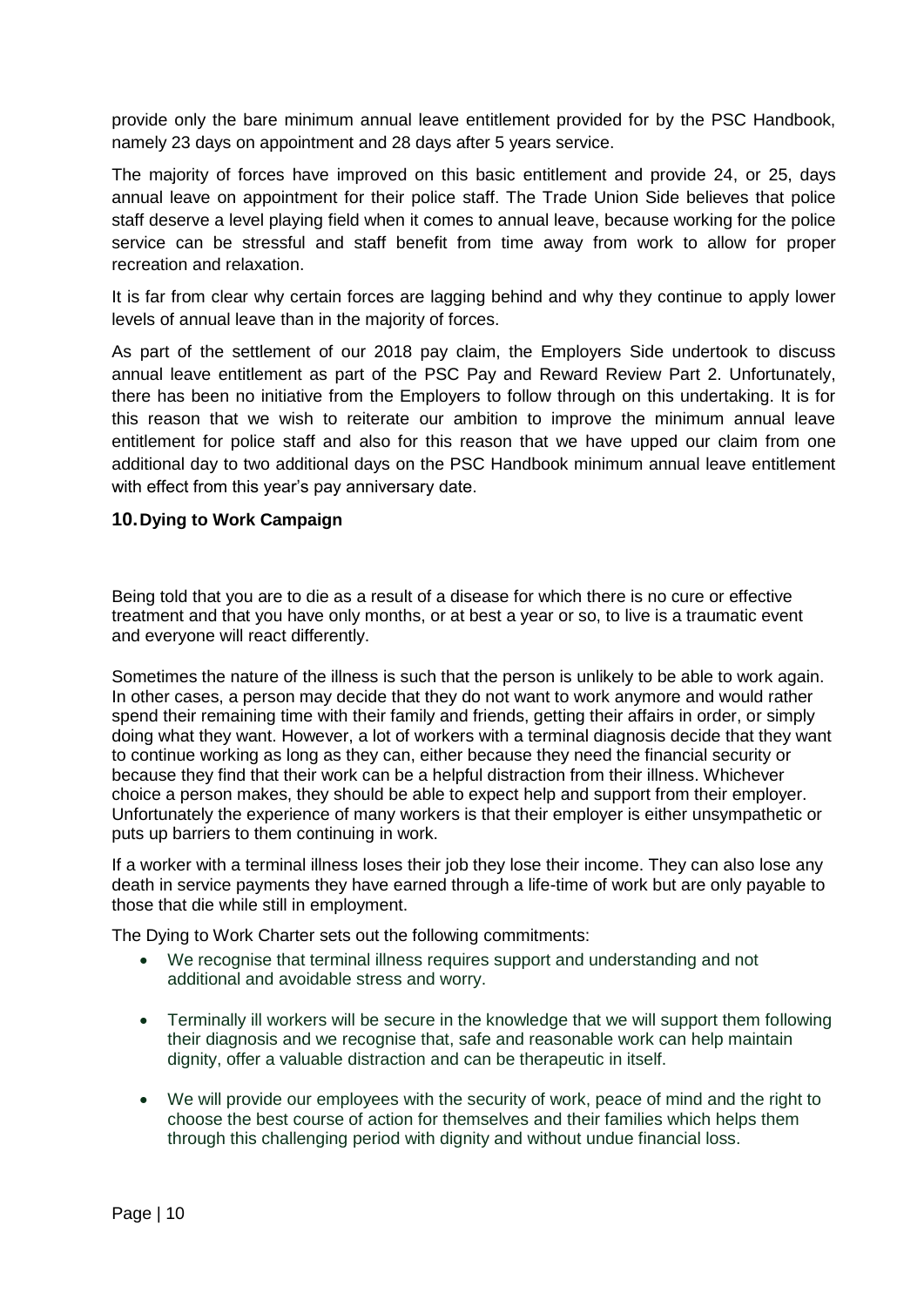• We support the TUC's Dying to Work campaign so that all employees battling terminal illness have adequate employment protection and have their death in service benefits protected for the loved ones they leave behind.

Leicestershire Police, Nottinghamshire Police, Northamptonshire Police and Derbyshire Police have, to their credit, already signed up to the Dying to Work Campaign. The Trade Union Side supports the Dying to Work campaign and submits as part of this pay claim that the Police Staff Council should throw its collective weight behind the campaign and encourage all forces and their recognised trade unions to sign up to the charter.

# **10. Conclusion**

The Police Staff Council Trade Union Side submits this claim in the expectation that police staff will receive a proper pay rise in 2019. Our claim is reasonable and proportionate, particularly given the drastic decline in the value of our members' earnings over the last seven years relative to RPI inflation.

The Police Staff Council pay determination factors clearly justify a decent pay rise for police staff this year. The facts are that public sector pay awards are up; private sector pay awards remain ahead of the public sector and 2019/20 has seen the second increase in police service funding for many years, and a very significant 7.2% increase at that. These are significant changes in the PSC pay determination factors which will inform this year's pay negotiations.

The work of our members is vital to the security and safety of the people in our two countries, and it is time for the Employers to acknowledge this.

The latest crime statistics, published in TBC, show a continuing increase in serious crime rates in England and Wales. This reinforces the need for the police staff workforce to receive investment. This will ensure that vital police staff posts are filled, and that the police service can continue to recruit and retain the brightest and best police staff by paying competitive salaries. Our claim seeks to achieve this.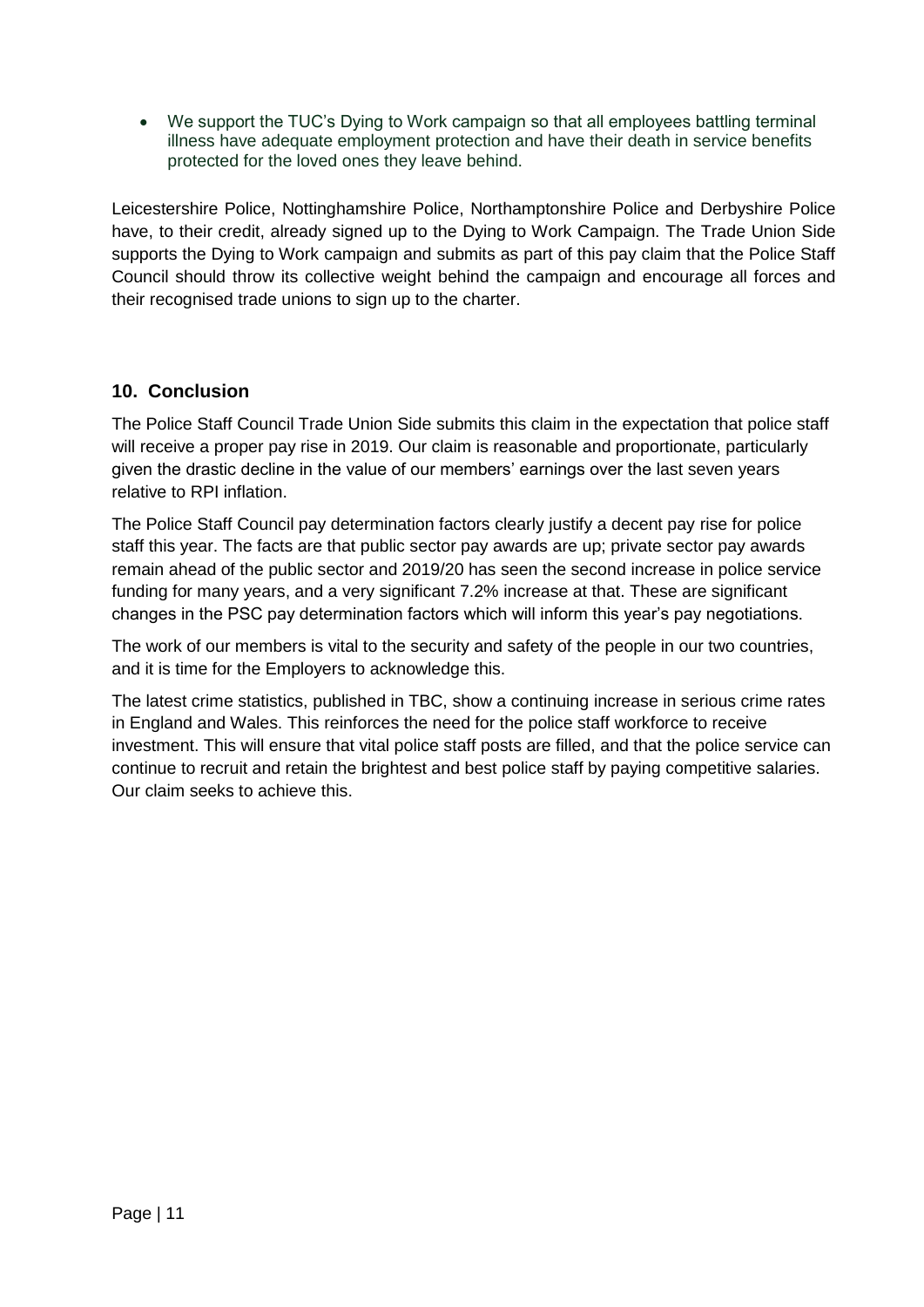# **Appendix A:**

| <b>SCP</b> | Current | 5%              | <b>New</b> |  |
|------------|---------|-----------------|------------|--|
|            | Pay     | <b>Increase</b> | <b>SCP</b> |  |
|            |         |                 |            |  |
| 7          | £17,262 | £863            | £18,125    |  |
| 8          | £17,676 | £884            | £18,560    |  |
| 9          | £18,078 | £904            | £18,982    |  |
| 10         | £18,486 | £924            | £19,410    |  |
| 11         | £18,885 | £944            | £19,829    |  |
| 12         | £19,290 | £965            | £20,255    |  |
| 13         | £19,704 | £985            | £20,689    |  |
| 14         | £20,115 | £1,006          | £21,121    |  |
| 15         | £20,820 | £1,041          | £21,861    |  |
| 16         | £21,507 | £1,075          | £22,582    |  |
| 17         | £22,275 | £1,114          | £23,389    |  |
| 18         | £22,668 | £1,133          | £23,801    |  |
| 19         | £23,361 | £1,168          | £24,529    |  |
| 20         | £24,057 | £1,203          | £25,260    |  |
| 21         | £24,759 | £1,238          | £25,997    |  |
| 22         | £25,566 | £1,278          | £26,844    |  |
| 23         | £26,433 | £1,322          | £27,755    |  |
| 24         | £27,339 | £1,367          | £28,706    |  |
| 25         | £28,353 | £1,418          | £29,771    |  |
| 26         | £29,289 | £1,464          | £30,753    |  |
| 27         | £30,195 | £1,510          | £31,705    |  |
| 28         | £31,095 | £1,555          | £32,650    |  |
| 29         | £31,995 | £1,600          | £33,595    |  |
| 30         | £32,907 | £1,645          | £34,552    |  |
| 31         | £33,771 | £1,689          | £35,460    |  |
| 32         | £34,614 | £1,731          | £36,345    |  |
| 33         | £35,481 | £1,774          | £37,255    |  |
| 34         | £36,525 | £1,826          | £38,351    |  |
| 35         | £37,677 | £1,884          | £39,561    |  |
| 36         | £38,700 | £1,935          | £40,635    |  |
| 37         | £39,705 | £1,985          | £41,690    |  |
| 38         | £40,719 | £2,036          | £42,755    |  |
| 39         | £41,745 | £2,087          | £43,832    |  |
| 40         | £42,759 | £2,138          | £44,897    |  |
| 41         | £43,779 | £2,189          | £45,968    |  |
| 42         | £44,787 | £2,239          | £47,026    |  |
| 43         | £45,801 | £2,290          | £48,091    |  |
| 44         | £46,809 | £2,340          | £49,149    |  |
| 45         | £47,826 | £2,391          | £50,217    |  |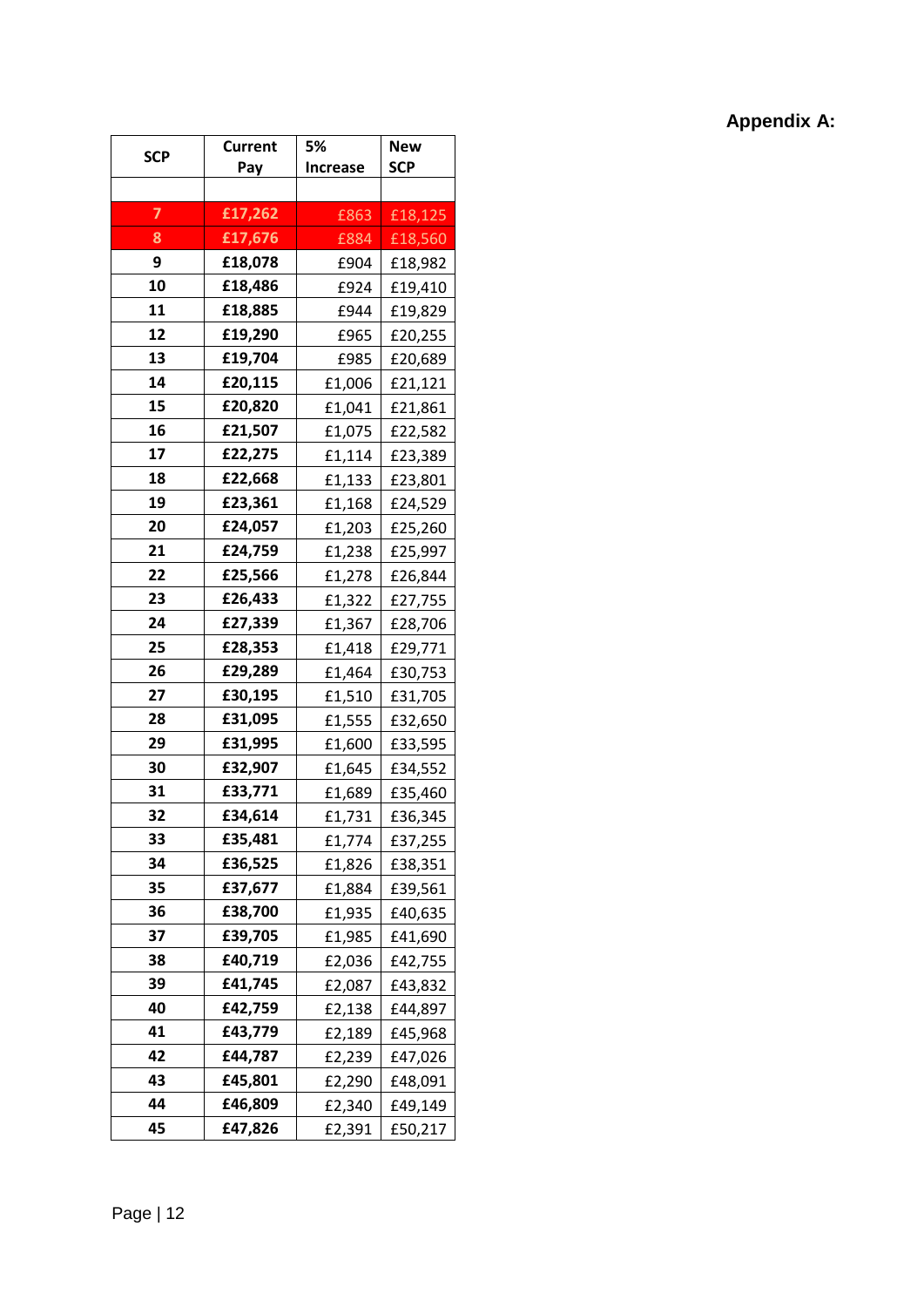# **Appendix B:**

| Grade                   | Pay Point 1 | Pay Point 2 | Pay Point 3 | Pay Point 4 | Pay Point 5 |
|-------------------------|-------------|-------------|-------------|-------------|-------------|
| 1                       | 18,616      | 19,081      |             | 19,654      | 20,538      |
| $\overline{2}$          | 20,641      | 21,157      |             | 21,792      | 22,772      |
| 3                       | 22,886      | 23,233      |             | 23,930      | 25,007      |
| 4                       | 25,132      | 25,760      | 26,533      | 27,329      | 28,558      |
| 5                       | 28,701      | 29,419      | 30,301      | 31,210      | 32,615      |
| 6                       | 32,778      | 33,597      | 34,605      | 35,643      | 37,247      |
| $\overline{\mathbf{z}}$ | 37,434      | 38,109      | 39,252      | 40,430      | 42,249      |
| 8                       | 42,460      | 43,522      | 44,827      | 46,172      | 48,250      |
| 9                       | 48,491      | 49,703      | 51,195      | 52,730      | 55,103      |
| 10                      | 55,379      | 56,763      |             | 58,466      | 61,097      |
| 11                      | 61,403      | 62,938      |             | 64,826      | 67,743      |
| 12                      | 68,082      | 69,784      |             | 71,877      | 75,112      |
| 13                      | 75,487      | 77,374      |             | 79,696      | 83,009      |
| 14                      | 83,417      | 85,462      |             | 87,978      | 91,865      |

#### **Police Scotland – Police Staff Pay Scale from**

# **Appendix C**

### **Increase in Police Service Funding 2018/19 to 2019/20**

The following table shows the increase in police funding between 2018/19 and 2019/20 for each police force in England and Wales (excluding Metropolitan Police). These are Home Office figures and form part of factsheet on Police Funding published in March 2018. They show an overall percentage increase of 7.2%.

| <b>PCC</b>          | Total resource funding including pensions<br>grant in 2019/20* |         |               |                  |
|---------------------|----------------------------------------------------------------|---------|---------------|------------------|
|                     | 2018/19                                                        | 2019/20 | Cash increase | $\%$<br>Increase |
|                     | £m                                                             |         |               |                  |
| Avon &<br>Somerset  | 281.7                                                          | 302.9   | 21.2          | 7.53%            |
| <b>Bedfordshire</b> | 104.6                                                          | 112.7   | 8             | 7.65%            |
| Cambridgeshire      | 134                                                            | 144.5   | 10.5          | 7.84%            |
| Cheshire            | 177.9                                                          | 192     | 14.2          | 7.98%            |
| City of London      | 57                                                             | 61      | 4             | 7.02%            |
| Cleveland           | 125.4                                                          | 132.7   | 7.2           | 5.74%            |
| Cumbria             | 102.9                                                          | 110     | 7.1           | 6.90%            |
| Derbyshire          | 167.2                                                          | 179.6   | 12.4          | 7.42%            |
| Devon &<br>Cornwall | 291.3                                                          | 314.1   | 22.8          | 7.83%            |
| Dorset              | 124.7                                                          | 135     | 10.4          | 8.34%            |
| Durham              | 115.6                                                          | 123.1   | 7.5           | 6.49%            |
| Dyfed-Powys         | 99.1                                                           | 107.2   | 8.1           | 8.17%            |